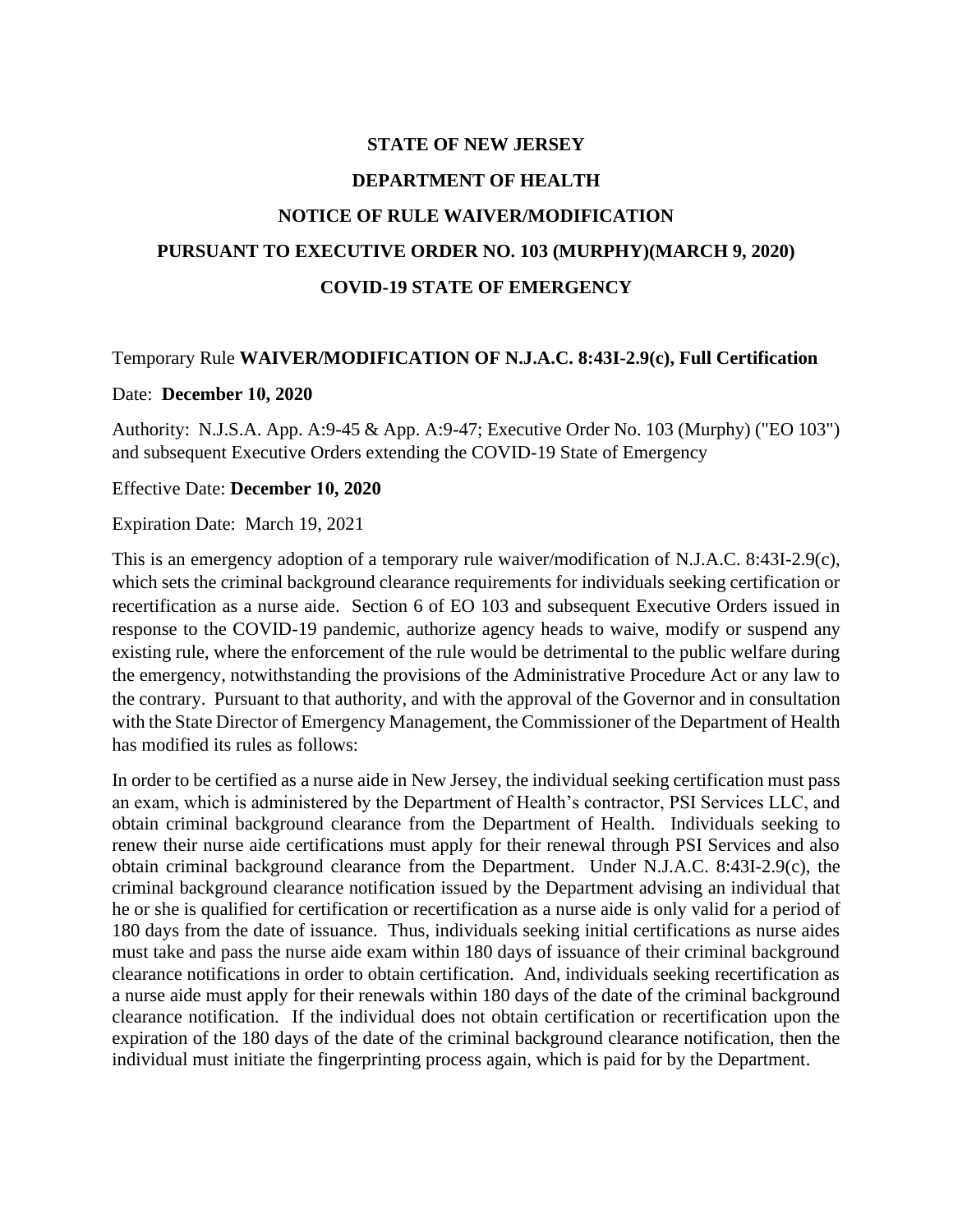As a result of the public health emergency caused by COVID-19, several health care-adjacent organizations throughout the State, including PSI Services, temporarily closed. Additionally, organizations conducting and processing fingerprints have either closed or significantly reduced their operating hours due to the public health emergency. These organizations have recently begun reopening their sites on a limited basis, although it remains unclear when they will be able to resume full operations.

Because of the temporary closure of PSI Services' sites during the public health emergency, certified nurse aides (CNAs) seeking renewals of their certifications after March 1, 2020 were experiencing difficulty with obtaining their recertifications. As a result, the Department issued a rule waiver/modification of N.J.A.C. 8:39-43.4(a) and N.J.A.C. 8:39-43.6(a) on June 8, 2020, which extended the expiration dates of any nurse aide certification scheduled to expire between March 1, 2020 and August 1, 2020 until September 1, 2020. While the certifications were extended, the expiration dates of the criminal background clearances remained at 180 days from the date of issuance. As such, CNAs seeking to renew their licenses during the COVID-19 pandemic were unable to do so because their criminal background clearances expired prior to obtaining their renewals.

Individuals seeking initial certification as a nurse aide during the COVID-19 pandemic were experiencing a similar fate as they were finding it difficult to sit for their exams due to PSI Services' limited operations. Consequently, these individuals were also facing the expiration of their criminal background clearances before they could obtain their certifications.

Due to the critical need for CNAs during the ongoing public health emergency, the Department issued a rule waiver/modification of N.J.A.C. 8:43I-2.9(c) on August 7, 2020, which extended the expiration date of criminal background clearance notifications issued by the Department to a CNA or CNA candidate between November 1, 2019 and March 31, 2020 for a period of 270 days from the date of issuance of the notice of qualification.

Because the public health emergency remains ongoing and PSI continues to operate at a limited capacity, some CNAs whose certifications expired subsequent to August 30, 2020 were unable to renew their certifications prior to their expiration in compliance with N.J.A.C. 8:39-43.6. As such, the Department issued an additional waiver/modification of N.J.A.C. 8:39-43.4(a) and N.J.A.C. 8:39-43.6(a) December 10, 2020, which extended the expiration date of any nurse aide certification scheduled to expire between March 1, 2020 and December 31, 2020 until March 19, 2021. In turn, the Department, through this rule modification, is providing an additional extension of the expiration date of criminal background clearance notifications issued to candidates to ensure that there is adequate staffing of CNAs in good-standing at long term care facilities throughout the State. Accordingly, the Department is extending the expiration dates of criminal background clearance notifications issued to CNAs and CNA candidates between November 1, 2019 and June 30, 2020 until March 19, 2021. If full certification is not obtained by March 19, 2021, the notice shall expire, and a new criminal history report must be obtained.

The remaining provisions set forth in N.J.A.C. 8:43I-2.9 shall remain in effect.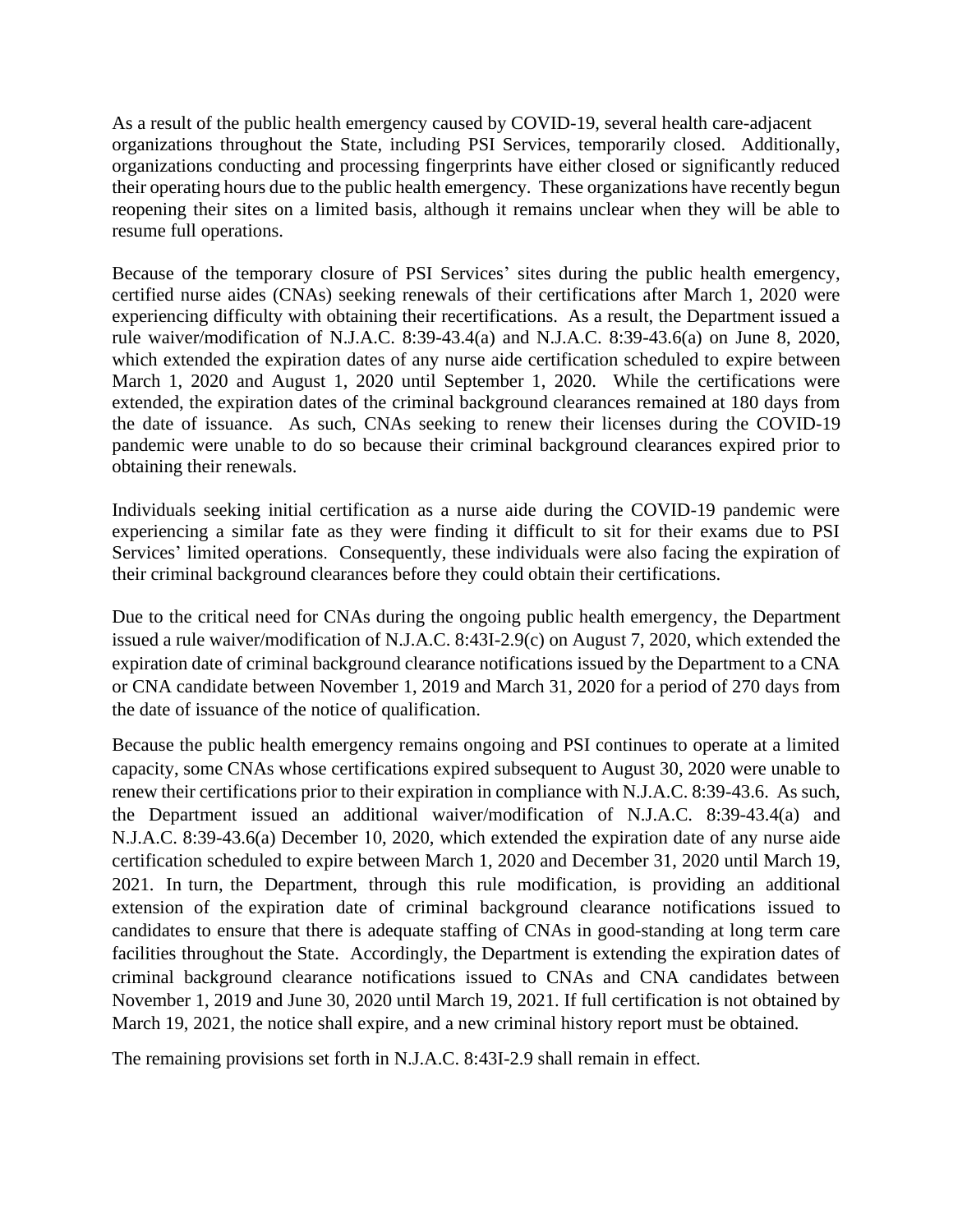Full Text of the proposed modifications follows (additions indicated in boldface thus; deletions indicated in brackets [thus]):

## **N.J.A.C. 8:43I-2.9 – FULL CERTIFICATION**

(a) A conditionally certified nurse aide will be granted full, unrestricted certification, upon:

1. Completion of a NATCEP and passing the State skills and written or oral exam as required by N.J.A.C. 8:39-43; and

2. Receipt by the Department of the fingerprint supported criminal history record background check from both the Division of State Police and the Federal Bureau of Investigation indicating that either:

i. The person has no disqualifying convictions; or ii. The person has disqualifying convictions, but the Department has issued a determination of rehabilitation in accordance with N.J.A.C. 8:43I-2.4.

(b) A nurse aide seeking to renew his or her certification will be issued a renewal authorization upon receipt by the Department of the fingerprint supported criminal history record background check indicating that either:

- 1. The person has no disqualifying convictions; or
- 2. The person has disqualifying convictions, but the Department has issued a determination of rehabilitation in accordance with N.J.A.C. 8:43I-2.4.

(c) Determinations that an individual is qualified for certification or recertification as a nurse aide are valid for a period of 180 days from the issuance of the qualification notice. If full certification is not obtained by the 180th day following the issuance of the notice of qualification, a new criminal history report must be obtained. The previous notice of qualification is deemed expired and invalid.

(d) Notwithstanding (c) above, criminal background clearance notifications issued to a CNA or CNA candidate between November 1, 2019 and March 31, 2020 are valid for a period of 270 days from the date of issuance of the notice of qualification. If full certification is not obtained by the 270th day following the issuance of the notice of qualification, the notice shall expire, and a new criminal history report must be obtained.

**(e) Notwithstanding (c) and (d) above, criminal background clearance notifications issued to CNAs and CNA candidates between November 1, 2019 and June 30, 2020 are valid until March 19, 2021. If full certification is not obtained by March 19, 2021, the notice shall expire, and a new criminal history report must be obtained.**